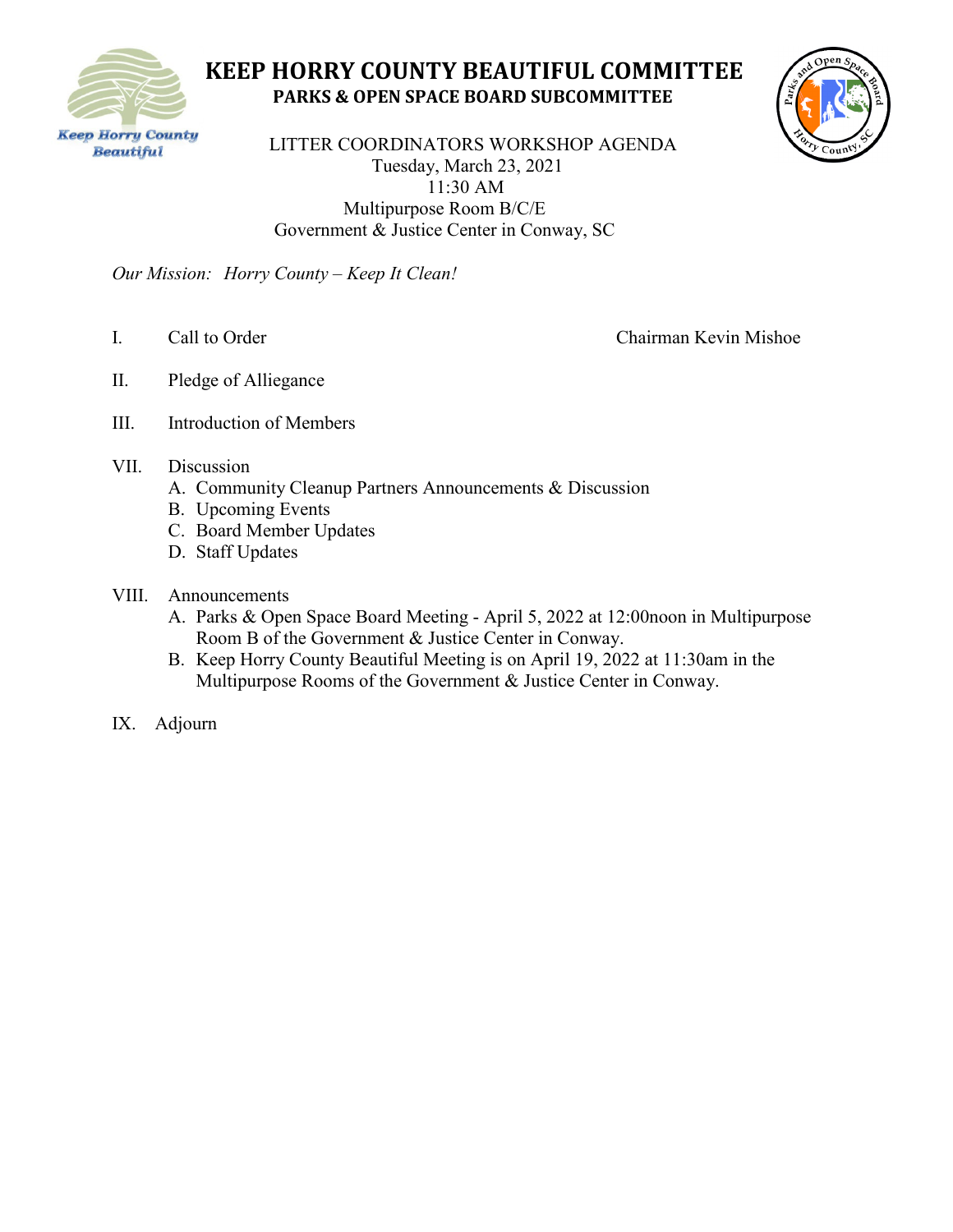

# **KEEP HORRY COUNTY BEAUTIFUL COMMITTEE PARKS & OPEN SPACE BOARD SUBCOMMITTEE**

### **Earth Month Events**



Below is a list of the scheduled upcoming events for Keep Horry County Beautiful.



#### **International Drive Road Race – Sunday, April 3rd 7am-12noon** 900 International Drive Myrtle Beach, SC US 29579

\*\*Opportunity to table with KHCB information, offer bags for runners who wish to "plog" and potentially an opportunity to do a bit of cleanup or to take care of a water/banana post-race station.



**Baby Animal Day – Friday, April 8th 11am-2pm** Playcard Environmental Education Center 10729 SC-19, Loris 29569 Baby Animal Day features hundreds of volunteers from many organizations across Horry County. \*\*Opportunity to play interactive games with children in

 $PreK-1<sup>st</sup>$  grade and teach classroom size groups about recycling, cleaning up litter, and small things they can do to reduce litter in their community. Flower seeds will be given away to each teacher to distribute to their class.

### **Clemson Extension Garden Installation – Thursday, April 14th TBD**

1949 Industrial Park Rd. Conway, SC 29526

\*\*Opportunity to help Clemson Extension and community members install a raised bed planted with flowers and produce in front of the Department of Social Services and Department of Agriculture Office in Conway.



### **Earth Fair & Farmers Market at CCU – April 20th 9am -2pm**

Coastal Carolina University Prince Lawn, Conway SC \*\*Opportunity to interact with college students and faculty at Coastal Carolina University. Trees and bags will be given away while telling participants about the services KHCB can offer.